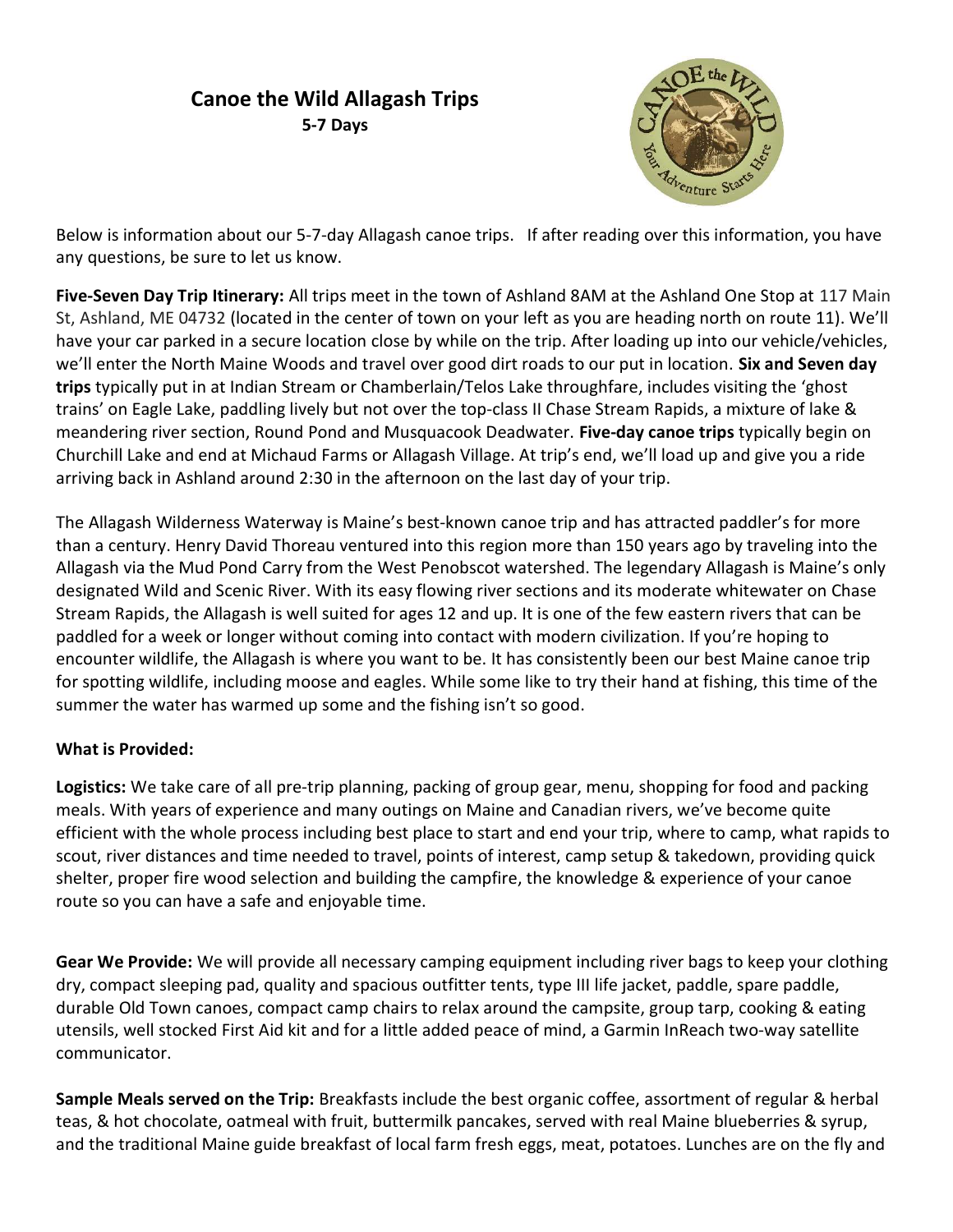may include make your own wraps with assorted breads, variety of meats and cheeses, Tuna, lettuce, pickles and tomatoes. Snack foods may include trail mix & bars. Suppers may include the best cuts of locally raised Ribeye steaks, wild caught Alaska sockeye salmon, vegetables, fresh cooked biscuits, spaghetti with homemade sauce, chicken, rice, vegetables & dumplings, fresh salads and freshly baked desserts including brownies, strawberry shortcake, gingerbread cake and Apple Crisp. We can accommodate vegetarian diets. Note for the gluten free folks, please contact us to discuss what you can bring to substitute as needed. Vegan diets require bringing substitutes that require no extra cooking as space over the fire and pots are limited.

What is Not Included: All meals prior and after the river portion of your trip, transportation from the Bangor and Presque Isle airports (if needed), gratuities, although not required, it is customary to tip your guide, suggested amount 10-15% for exceptional service, fishing license, trip insurance including, medical, evacuation, and trip cancellation. To view multiple providers and policies, Visit: Squaremouth.com

You Provide: Personal clothing and sleeping bag (see packing list).

Extra Costs: Optional fishing license for those who desire to fish. Nonresidents ages 16 and older 3-day fishing license is \$43.00 for a 7-day nonresident fishing license, ages 15 & under can fish for free. Licenses can be purchased on line. Go to my resource's web page for a link to the Maine.gov website. There are no hidden costs.

A few options for staying the night prior to you trip: When traveling north on interstate 95 and a one hour's drive to our meeting place in Ashland is Vacationland Estates in Island Falls offering condo style units that can be rented by the night (call several weeks in advance to check on availability 207-463-2884). The Hampden Inn in Presque Isle (east of Ashland) involves an overall longer drive but puts you within a 1/2 hour drive of our meeting place, or a motel in Medway just off interstate 95, 1.5 hour drive to our meeting place.

New to canoeing? Be sure to view our instructional videos made in collaboration with Old Town Canoe. This short 3-part series covers: Basic Canoe Strokes, Canoe Paddling Maneuvers, Running Rapids. You can view them on our website by clicking on the gallery tab then click on the video tab.

## Common Q & A

- NO pets allowed
- Maintained outhouses at all Allagash campsites
- Toilet paper is supplied but most bring a secret stash of their own
- Bringing boxed wine is fine. Responsible drinking only please. It is against the law to drink while canoeing.
- NO marijuana or Cannabis (CBD) Products. If this is a must, then please use a different guide service.
- We'll often mix and match canoeing partners based on what works best.
- Solo paddlers welcome when bringing your own solo boat
- Camp chairs are provided
- Allagash campsites are well maintained and are on a first come first serve basis. Each site has a fire pit with grate, picnic table with a rain fly pole, and areas to pitch a tent.
- We provide outfitter style tents that are easy to set up and take down. Outfitter tents come with a heavy #10 zipper and heavy-duty floor.
- There is no cell phone coverage in the Allagash.
- Getting in touch with us in the event of an emergency back home: Mon- Fri. 8-5, contact the Radio Dispatch Center (207) 435-7963. Weekends and off hours Maine state Police Dispatch Center (207)- 532-5400 or 1-800-924-2261 (in state only).